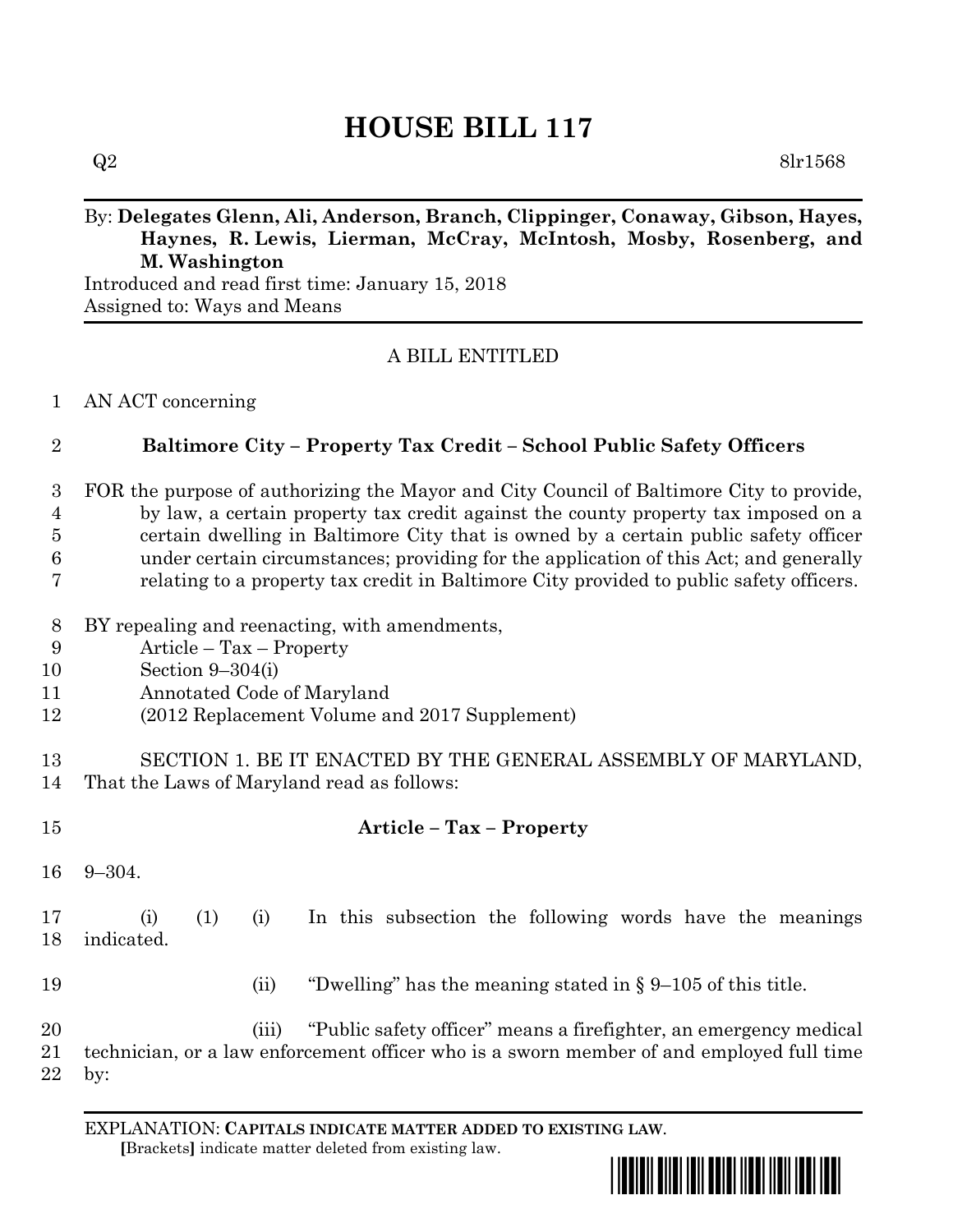# **HOUSE BILL 117**

| 1                          | the Baltimore City Fire Department;<br>1.                                                                                                                                                                                                                                                                                                                         |
|----------------------------|-------------------------------------------------------------------------------------------------------------------------------------------------------------------------------------------------------------------------------------------------------------------------------------------------------------------------------------------------------------------|
| $\overline{2}$             | 2.<br>the Baltimore City Police Department; [or]                                                                                                                                                                                                                                                                                                                  |
| $\boldsymbol{3}$           | 3.<br>the Baltimore City Sheriff's Office; OR                                                                                                                                                                                                                                                                                                                     |
| 4                          | THE BALTIMORE CITY PUBLIC SCHOOL SYSTEM.<br>4.                                                                                                                                                                                                                                                                                                                    |
| $\bf 5$<br>$\,6$<br>7<br>8 | The Mayor and City Council of Baltimore City may grant, by law, a<br>(2)<br>property tax credit under this subsection against the county property tax imposed on a<br>dwelling located in Baltimore City that is owned by a public safety officer if the public safety<br>officer is otherwise eligible for the credit authorized under $\S 9-105$ of this title. |
| 9                          | (3)<br>In any taxable year, the credit under this subsection:                                                                                                                                                                                                                                                                                                     |
| 10                         | (i)<br>may not exceed \$2,500 per dwelling; and                                                                                                                                                                                                                                                                                                                   |
| 11<br>12                   | may not exceed the amount of property tax imposed on the<br>(ii)<br>dwelling.                                                                                                                                                                                                                                                                                     |
| 13<br>14<br>15<br>16       | Except as provided in subparagraph (ii) of this paragraph, in any<br>(4)<br>(i)<br>taxable year in which a public safety officer receives a credit under this subsection, the<br>public safety officer may not receive any other property tax credit provided by Baltimore<br>City.                                                                               |
| 17<br>18                   | In addition to the credit under this subsection, a public safety<br>(ii)<br>officer may receive:                                                                                                                                                                                                                                                                  |
| 19<br>20                   | the local portion of the credit authorized under $\S 9-105$ of<br>1.<br>this title; and                                                                                                                                                                                                                                                                           |
| 21                         | the credit authorized under $\S 9-221$ of this title.<br>2.                                                                                                                                                                                                                                                                                                       |
| 22                         | The Mayor and City Council of Baltimore City may establish, by law:<br>(5)                                                                                                                                                                                                                                                                                        |
| 23<br>24                   | subject to paragraph (3) of this subsection, the amount and<br>(i)<br>application of the credit under this subsection;                                                                                                                                                                                                                                            |
| 25                         | the duration of the credit;<br>(ii)                                                                                                                                                                                                                                                                                                                               |
| 26<br>27                   | additional eligibility requirements for public safety officers to<br>(iii)<br>qualify for the credit;                                                                                                                                                                                                                                                             |
| 28<br>29                   | regulations and procedures for the application and uniform<br>(iv)<br>processing of requests for the credit under this subsection; and                                                                                                                                                                                                                            |